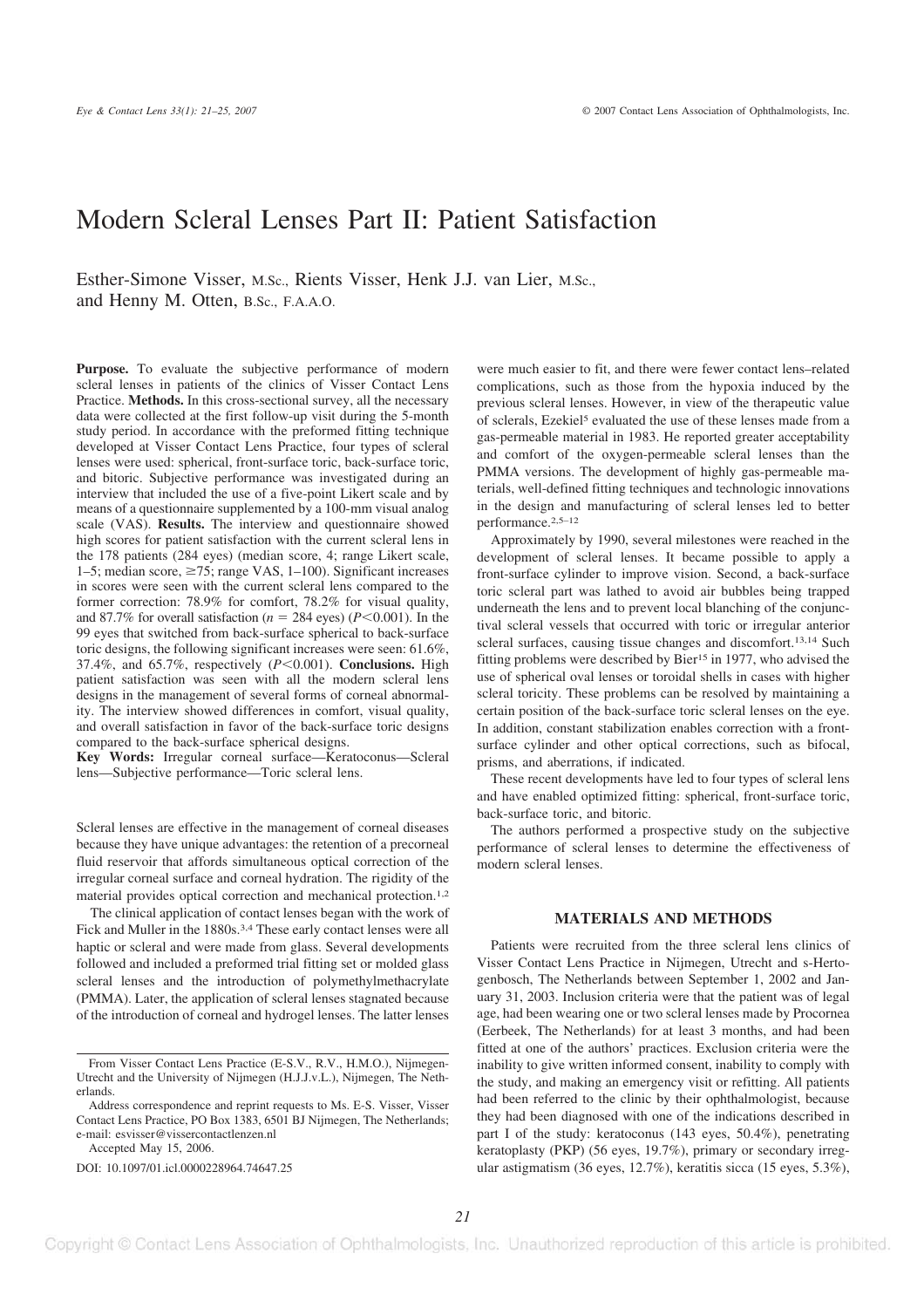corneal dystrophy (10 eyes, 3.5%), and multiple diagnoses (24 eyes, 8.5%).

The preformed fitting technique, designs, production methods, and lens care were described in part I of the study. Four different types of scleral lens design were being worn by the patients: 128 (45.1%) spherical scleral lenses, five (1.8%) front-surface toric scleral lenses, 71 (25.0%) back-surface toric scleral lenses, and 80 (28.2%) bitoric scleral lenses. This resulted in a 1:1.1 ratio of back-surface spherical designs (spherical and front-surface toric) to back-surface toric designs (back-surface toric and bitoric). Because of the size of the groups, spherical, back-surface toric, and bitoric scleral lenses were considered the three main types.

Demographic and anthropometric data were recorded, as were the details of diagnosis, previous (scleral) lens wear, scleral lens type, and parameters. During the interview, the patients were asked to state how many hours a day they had been wearing the lens(es), how many times a day they needed a break from wearing the scleral lens(es), the number of attempts they made before the scleral lens was inserted correctly, and the previous main type of correction before they had received the scleral lens(es).

The patients were also asked to rate their level of satisfaction verbally and on a written questionnaire. Scores were obtained for the current lens and the main type of correction before they started wearing the scleral lens(es). Patients wearing back-surface toric designs also rated their former scleral lens. Three topics were covered, namely comfort, visual quality, and overall satisfaction. The Likert scale with verbal descriptors ranged from 1 (very poor) to 5 (excellent).

After the examination, the patients were asked to complete a questionnaire on seven specific dimensions: comfort, lens dryness, visual quality, air bubbles while wearing the lens, debris behind the lens, lens cleanliness, and lens handling. They also gave a score for overall satisfaction. A visual analog scale (VAS) was used to obtain separate scores for the right and the left lenses, from 0 (unacceptable performance) to 100 (excellent performance) mm. The patient was required to sign the bottom of the form.

Scores on the VAS were measured to the nearest millimeter by hand using a ruler. The intersection with the VAS axis was used as the reference point, also in the case of oblique lines. A few of the patients had indicated their scores with a cross instead of a vertical line. In these cases, the middle of the cross was measured.

In addition to the statistical methods described in part I, the relationship between two continuous variables was assessed with the Spearman rank correlation coefficient.

Approval for the study was granted by the Research and Ethical Committee of the City University, London, United Kingdom.

## **RESULTS**

In this study, 178 patients (284 eyes) were recruited. Demographic and anthropometric details and the distribution of diagnoses and scleral lens types were described in part I of the study.

Distributions of the former main types of correction are shown in Table 1. Eighty-seven (30.6%) eyes had not been corrected with contact lenses before the scleral lens. Rigid gas-permeable (RGP) corneal contact lenses formed the former type of correction in 142 (50%) eyes versus the remaining types of contact lenses in 55 (19.4%) eyes. The group "other" comprised three eyes that had formerly been corrected with SoftPerm and one eye with RGP corneal lenses and glasses.

**TABLE 1.** *Correction Before Scleral Lens Fitting*

| Type of correction                       | No. of eyes | Percentage |
|------------------------------------------|-------------|------------|
| No correction                            | 32          | 11.3       |
| Glasses                                  | 55          | 19.4       |
| Soft contact lens                        | 24          | 8.4        |
| Rigid gas-permeable corneal contact lens | 142         | 50.0       |
| Piggyback                                | 19          | 6.7        |
| Semiscleral lens                         | 8           | 2.8        |
| Other                                    | 4           | 1.4        |

The median total duration of using scleral lenses was 33.9 months (range, 3.3–162.8 months); the median duration of using the current scleral lens type was 10.7 months (range, 3.1–160.0 months). There were significant differences in the total duration of using the scleral lenses among the three main lens groups  $(P=0.005,$  Kruskal–Wallis test). Spherical scleral lenses had a longer duration than did back– surface toric designs ( $P=0.002$ , Wilcoxon test).

The duration of using the current scleral lens type also varied significantly among the three main lens types  $(P<0.001,$  Kruskal– Wallis test). Spherical scleral lenses had been used continuously for longer than the back–surface toric designs ( $P$ <0.001, Wilcoxon test).

No differences were found in the total duration of using the scleral lenses or the duration of using the current lens type between the back-surface toric and bitoric scleral lenses.

All the lenses were being worn for a median of 16 hours per day (range, 3–19 hours). Small but nonsignificant differences were seen in the wearing time per day among the diagnosis groups and among the lens groups. Eyes in the keratitis sicca group showed a somewhat shorter median wearing time (14 hours) than the other eyes (15.5 or 16 hours).

Spherical scleral lenses were generally being worn for 1 hour longer per day (16 hours) than the other three scleral lens types (15 hours). The differences between the main three lens types did not reach significance  $(P=0.052,$  Kruskal–Wallis test).

The scleral lenses were being worn continuously during the day by 51.1% of the eyes, whereas 48.9% of the eyes needed one or more breaks.

Significant differences were found in the number of breaks between the six diagnosis groups  $(P=0.005,$  Kruskal–Wallis test). The relative frequency of one or more breaks was significantly higher ( $P=0.017$ ,  $\chi^2$  test) in the eyes with keratitis sicca or multiple diagnoses (66.7% and 79.2%) than in all the other eyes in this sample (range, 30%–47.6%). The necessity to take one or more breaks during the day was higher with spherical scleral lenses (55.5%) than with the other three types (20.0%, 42.3%, and 46.2%, respectively).

The median number of attempts before the scleral lens was inserted correctly was one (range, 1–5). In 64.4% of the eyes, the lenses were inserted correctly on the first attempt, whereas in 35.6% of the lenses, more attempts were needed to achieve correct insertion. No significant differences could be detected in the number of attempts among the six diagnosis groups or the three main lens types.

The scores given by the patients during the interview are shown in Table 2. Scores of 3 or more were given with the former correction by 54.6% for comfort, by 51.8% for visual quality, and by 50.4% for overall satisfaction. Scores of 3 or more were given with the current scleral lens by 98.9% for comfort, by 97.9% for visual quality, and by 98.9% for overall satisfaction.

*Eye & Contact Lens, Vol. 33, No. 1, 2007*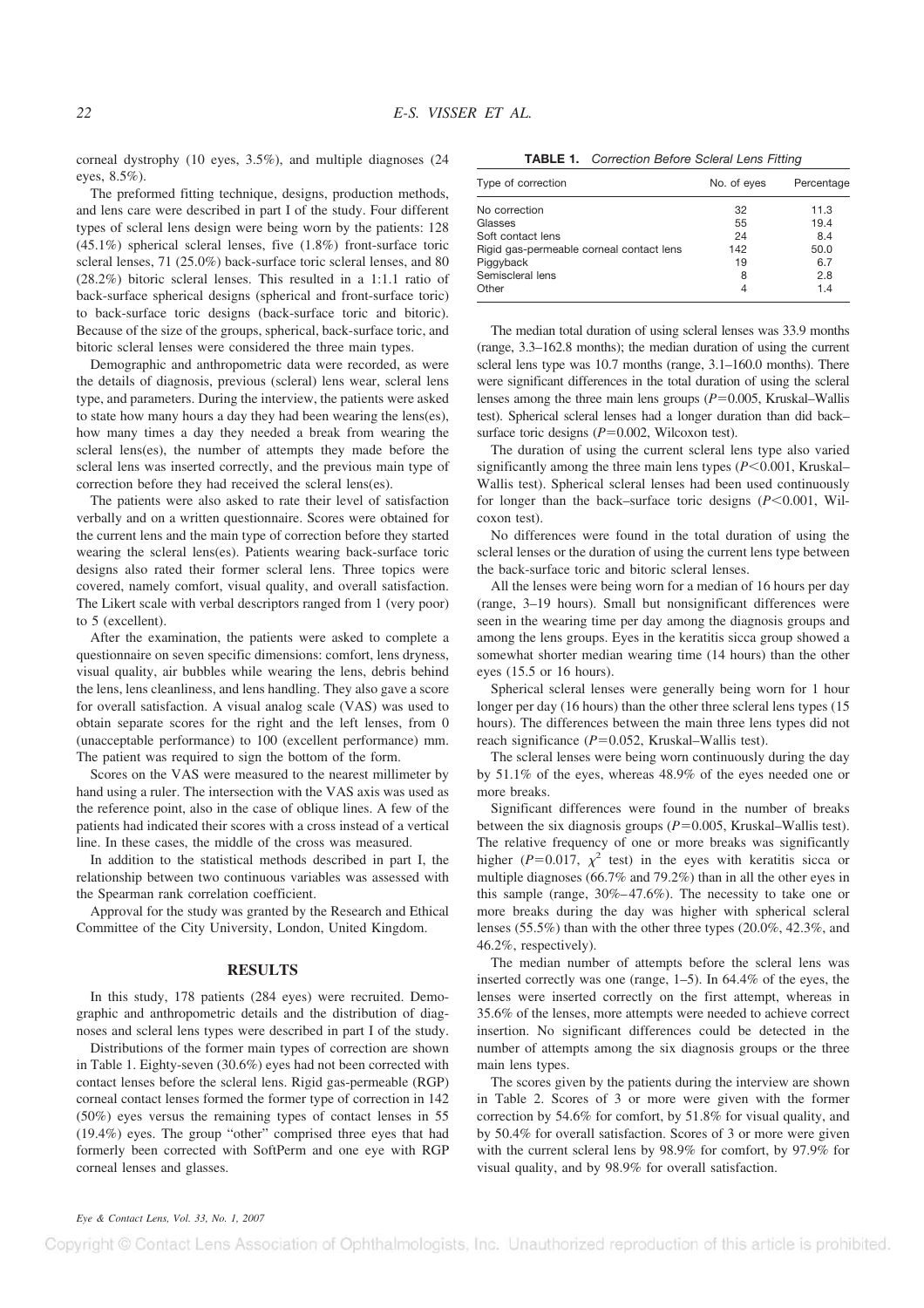|                                            |                |         |     |        |     |         |      |                               | . .                              |
|--------------------------------------------|----------------|---------|-----|--------|-----|---------|------|-------------------------------|----------------------------------|
| Interview dimension per<br>correction type | No.<br>of eyes | Minimum | q1  | Median | q3  | Maximum | Mean | No. of grades 1<br>and $2(%)$ | No. of grades 3.<br>4, and 5 (%) |
| Former main type of correction             |                |         |     |        |     |         |      |                               |                                  |
| Comfort                                    | 284            | 1.0     | 2.0 | 3.0    | 4.0 | 5.0     | 2.7  | 129 (45.4%)                   | 155 (54.6%)                      |
| Visual quality                             | 284            | 1.0     | 2.0 | 3.0    | 4.0 | 5.0     | 2.7  | 137 (48.2%)                   | 147 (51.8%)                      |
| Overall satisfaction                       | 284            | 1.0     | 2.0 | 3.0    | 3.0 | 5.0     | 2.6  | 141 (49.6%)                   | 143 (50.4%)                      |
| Former scleral lens                        |                |         |     |        |     |         |      |                               |                                  |
| Comfort                                    | 99             | 2.0     | 3.0 | 4.0    | 4.0 | 5.0     | 3.5  | 10 (10.1%)                    | 89 (89.9%)                       |
| Visual quality                             | 99             | 2.0     | 3.0 | 4.0    | 4.0 | 5.0     | 3.8  | $1(1.0\%)$                    | 98 (99.0%)                       |
| Overall satisfaction                       | 99             | 2.0     | 3.0 | 4.0    | 4.0 | 5.0     | 3.6  | $5(5.1\%)$                    | 94 (94.9%)                       |
| Current scleral lens                       |                |         |     |        |     |         |      |                               |                                  |
| Comfort                                    | 284            | 2.0     | 4.0 | 4.0    | 5.0 | 5.0     | 4.2  | $3(1.1\%)$                    | 281 (98.9%)                      |
| Visual quality                             | 284            | 2.0     | 4.0 | 4.0    | 5.0 | 5.0     | 4.1  | 6(2.1%)                       | 278 (97.9%)                      |
| Overall satisfaction                       | 284            | 2.0     | 4.0 | 4.0    | 5.0 | 5.0     | 4.3  | $3(1.1\%)$                    | 281 (98.9%)                      |
|                                            |                |         |     |        |     |         |      |                               |                                  |

**TABLE 2.** *Scores Given by the Patients in the Interview for Former Correction, Former Scleral Lens, and Current Scleral Lens Type*

Grade 1, very poor; grade 2, poor; grade 3, average; grade 4, good; and grade 5, excellent. q1, first quartile; q3, third quartile.

In the 99 eyes with back-surface toric designs, scores were obtained for the former scleral lens type when it had been a spherical back-surface design. The former types of scleral lens received a score of 3 or more from 89.9%, 99.0%, and 94.9% of the patients for comfort, visual quality, and overall satisfaction, respectively.

In Table 3, comparisons are made of the scores for the current scleral lens, the former main type of correction, and, if applicable, the former scleral lens. Significant increases were found in the scores with the current lens for all three topics  $(P<0.001$ , signed rank test). Higher scores with the scleral lens were seen in 78.9% of the eyes for comfort, in 78.2% of the eyes for visual quality, and in 87.7% of the eyes for overall satisfaction. The increases in scores from the former scleral lens design to the current backsurface toric design were also significant (all *P*<0.001, signed rank test). The percentages of patients who gave increased scores with the current scleral lens were 61.6% for comfort, 37.4% for visual quality, and 65.7% for overall satisfaction.

Table 4 shows the scores given in the questionnaire (scale, 0–100). The median score was 75 for lens dryness, debris behind the lens, and lens cleanliness. Comfort and overall satisfaction had a median score of 84. The median score was 80 for visual quality, 85.5 for air bubbles behind the lens, and 87.5 for lens handling.

In Tables 5 and 6, the three items from the questionnaire, namely comfort, visual quality, and overall satisfaction, are scored per diagnosis group and scleral lens type. The median scores for comfort and overall satisfaction were higher than 80 in all the diagnosis groups, except for keratitis sicca, in which the median score was 74 for comfort and 77 for overall satisfaction. For visual quality, the median scores were 80 or higher in all the groups, except for keratoconus, in which the median score was 75.

The median score for comfort was 74 with the front-surface toric scleral lenses and 80 or more with the other three scleral lens types. The median score for visual quality varied from 64 with the front-surface toric lenses to 84 with the spherical scleral lenses. Overall satisfaction received a median score of 80 or more with the four lens types. No statistical differences could be detected in the three topics among the diagnosis groups or the three main lens types.

With the current scleral lens, Spearman correlation coefficients were all significant between the scores obtained for comfort, visual quality, and overall satisfaction in the interview and in the questionnaire: 0.59, 0.55 and 0.60, respectively (all  $P < 0.001$ ).

# **DISCUSSION**

It has been well-established that scleral lenses can improve visual acuity in irregular corneal astigmatism and decrease the symptoms associated with ocular surface disorders.1,6,7,12,16–21 The patient satisfaction results support these statements.

Scleral lenses had been fitted in patients because other treatment modalities, including contact lenses, had failed. Almost one third of the eyes had not been wearing any contact lens correction, whereas 50% of the eyes had been fitted with RGP corneal contact lenses before they received a scleral lens. The remaining types of contact lens were soft contact lenses, piggyback systems, semiscleral lenses, and SoftPerm lenses.

A ratio of 1:1.1 was found between back-surface spherical designs (spherical [128 eyes] and front-surface toric [5 eyes]) and back-surface toric designs (back-surface toric [71 eyes] and bitoric [80 eyes]). Since the introduction of these back-surface toric designs at the authors' scleral lens practices, a shift has occurred

**TABLE 3.** *Increases in Scores Given by the Patients in the Interview for the Current Scleral Lens Compared to the Former Correction and Former Scleral Lens*

| Interview dimension per correction type  | No. of eyes | Minimum | q1  | Median | a3  | Maximum | No. of eyes with increase (%) |
|------------------------------------------|-------------|---------|-----|--------|-----|---------|-------------------------------|
| Increase compared to former correction   |             |         |     |        |     |         |                               |
| Comfort                                  | 284         | $-2.0$  | 1.0 | 1.0    | 2.0 | 4.0     | 224 (78.9%)                   |
| Visual quality                           | 284         | $-2.0$  | 1.0 | 1.0    | 2.0 | 4.0     | 222 (78.2%)                   |
| Overall satisfaction                     | 284         | $-1.0$  | 1.0 | 2.0    | 2.0 | 4.0     | 249 (87.7%)                   |
| Increase compared to former scleral lens |             |         |     |        |     |         |                               |
| Comfort                                  | 99          | 0.0     | 0.0 | 1.0    | 1.0 | 3.0     | 61 (61.6%)                    |
| Visual quality                           | 99          | $-3.0$  | 0.0 | 0.0    | 1.0 | 2.0     | 37 (37.4%)                    |
| Overall satisfaction                     | 99          | $-2.0$  | 0.0 | 1.0    | 1.0 | 3.0     | 65 (65.7%)                    |
|                                          |             |         |     |        |     |         |                               |

q1, first quartile; q3, third quartile.

#### *Eye & Contact Lens, Vol. 33, No. 1, 2007*

Copyright © Contact Lens Association of Ophthalmologists, Inc. Unauthorized reproduction of this article is prohibited.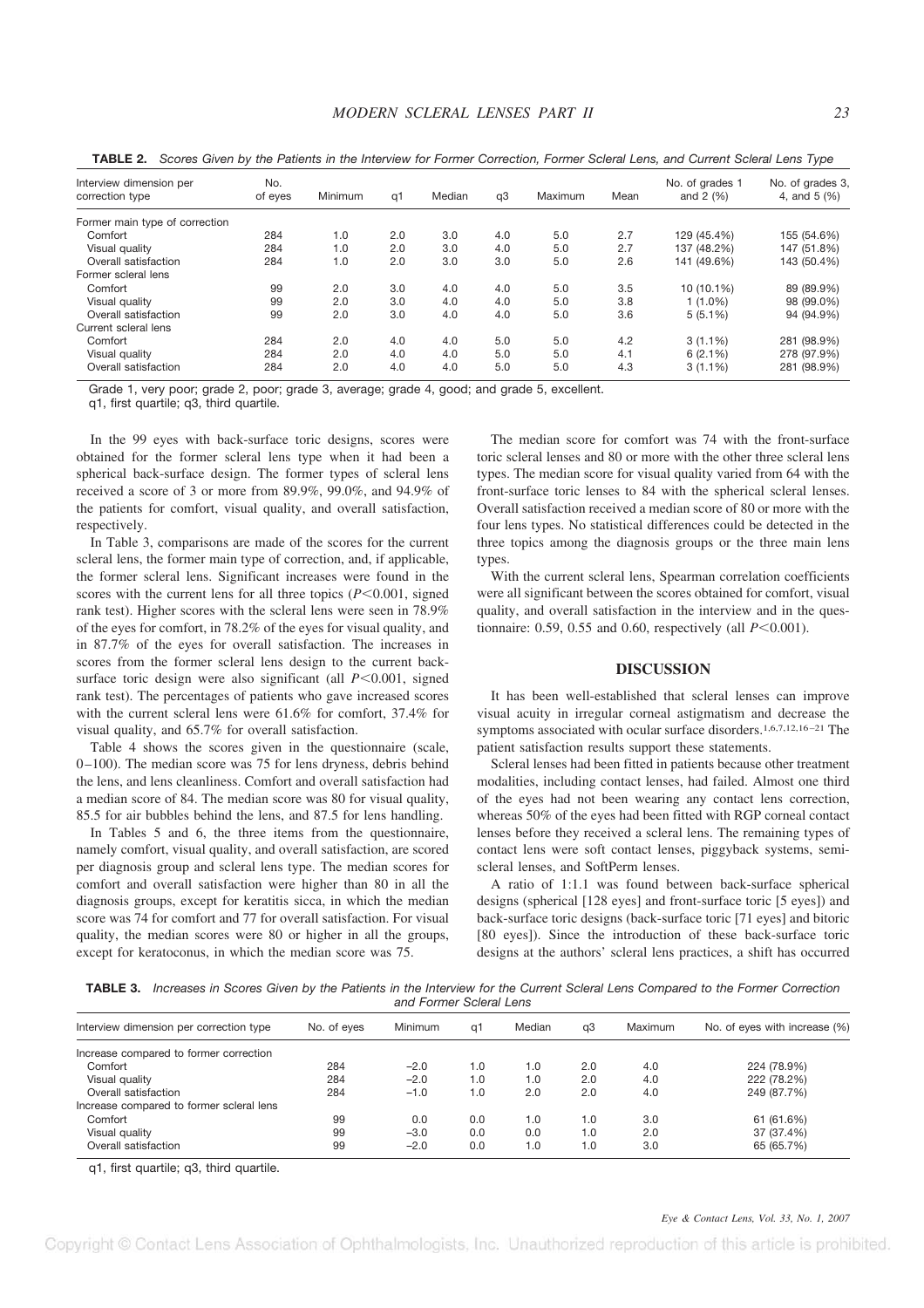**TABLE 4.** *Scores Given by the Patients in the Questionnaire*

| Questionnaire<br>dimension | No. of<br>eyes | Minimum | q1   | Median | a3   | Maximum |
|----------------------------|----------------|---------|------|--------|------|---------|
| Comfort                    | 284            | 24.0    | 73.5 | 84.0   | 93.0 | 100     |
| Lens dryness               | 284            | 14.0    | 63.0 | 75.0   | 85.0 | 100     |
| Visual quality             | 284            | 17.0    | 66.0 | 80.0   | 90.0 | 100     |
| Trapped air bubbles        | 284            | 27.0    | 77.0 | 85.5   | 95.0 | 100     |
| Debris behind lens         | 284            | 14.0    | 63.0 | 75.0   | 90.0 | 100     |
| Lens cleanliness           | 284            | 24.0    | 64.0 | 75.0   | 85.0 | 100     |
| Lens handling              | 284            | 27.0    | 80.0 | 87.5   | 95.0 | 100     |
| Overall satisfaction       | 284            | 13.0    | 75.0 | 84.0   | 94.0 | 100     |

q1, first quartile; q3, third quartile.

from refitting spherical scleral lenses toward these new designs. This is reflected in the scleral lens history of the patients in this series.

The lens age and the total duration of lens use was longer with the spherical scleral lenses than with the back-surface toric designs. Median total duration was 33.9 months (range, 3.3–162.8 months). Durations were longer in the studies by Tan et al. (mean, 11.8 years; range, 3 months–56 years) and Foss et al. (range, 1–40 years).16,17 In these studies, PMMA materials had mainly been used, which may explain these discrepancies, because PMMA has been available for longer than the modern gas-permeable materials.

All the lens types were being worn for a median of 16 hours per day (range, 3–19 hours; mean, 14.3 hours). Various studies on scleral lenses used different methods to assess the wearing time. Prolongation of lens wearing time has been reported with gaspermeable materials.1,5–8,11,18,22,23 Foss et al.<sup>16</sup> reported shorter wearing times in their study on PMMA scleral lenses, whereas Tan et al.<sup>11</sup> reported increased wearing times in 85% of the eyes that switched from PMMA to gas-permeable materials. The tendency toward a shorter wearing time in the patients with keratitis sicca in the current study (median, 14 hours per day) supported the study on 76 eyes diagnosed with ocular surface disease by Romero-Rangel et al.<sup>18</sup> In their review, the mean wearing time was 13.7

**TABLE 5.** *Scores Given in the Questionnaire per Diagnosis*

| Questionnaire dimension<br>per diagnosis | $No$ of<br>eyes | Minimum | q1   | Median | q3   | Maximum |
|------------------------------------------|-----------------|---------|------|--------|------|---------|
| Keratoconus                              |                 |         |      |        |      |         |
| Comfort                                  | 143             | 24.0    | 73.0 | 82.0   | 93.0 | 100     |
| Visual quality                           | 143             | 24.0    | 64.0 | 75.0   | 87.0 | 96.0    |
| Overall satisfaction                     | 143             | 30.0    | 74.0 | 84.0   | 94.0 | 96.0    |
| Penetrating keratoplasty                 |                 |         |      |        |      |         |
| Comfort                                  | 56              | 24.0    | 80.0 | 86.0   | 94.0 | 100     |
| Visual quality                           | 56              | 36.0    | 75.0 | 85.0   | 94.0 | 100     |
| Overall satisfaction                     | 56              | 46.0    | 80.0 | 90.0   | 95.0 | 100     |
| Irregular astigmatism                    |                 |         |      |        |      |         |
| Comfort                                  | 36              | 25.0    | 66.5 | 80.0   | 86.5 | 100     |
| Visual quality                           | 36              | 17.0    | 55.5 | 80.0   | 85.0 | 96.0    |
| Overall satisfaction                     | 36              | 13      | 74.5 | 80.0   | 85.5 | 100     |
| Keratitis sicca                          |                 |         |      |        |      |         |
| Comfort                                  | 15              | 55.0    | 67.0 | 74.0   | 94.0 | 99.0    |
| Visual quality                           | 15              | 45.0    | 54.0 | 84.0   | 85.0 | 98.0    |
| Overall satisfaction                     | 15              | 54.0    | 74.0 | 77.0   | 85.0 | 98.0    |
| Corneal dystrophy                        |                 |         |      |        |      |         |
| Comfort                                  | 10              | 83.0    | 84.0 | 84.0   | 94.0 | 94.0    |
| Visual quality                           | 10              | 36.0    | 84.0 | 87.0   | 94.0 | 95.0    |
| Overall satisfaction                     | 10              | 64.0    | 76.0 | 93.5   | 94.0 | 95.0    |
| Multiple diagnoses                       |                 |         |      |        |      |         |
| Comfort                                  | 24              | 24.0    | 65.0 | 81.5   | 91.5 | $100 -$ |
| Visual quality                           | 24              | 30.0    | 80.0 | 87.0   | 93.0 | 96.0    |
| Overall satisfaction                     | 24              | 26.0    | 74.5 | 80.0   | 91.0 | 94.0    |

q1, first quartile; q3, third quartile.

**TABLE 6.** *Scores Given in the Questionnaire per Scleral Lens Type*

| Questionnaire dimension<br>per scleral lens type | No. of<br>eyes | Minimum | q1   | Median | q3   | Maximum |
|--------------------------------------------------|----------------|---------|------|--------|------|---------|
| Spherical                                        |                |         |      |        |      |         |
| Comfort                                          | 128            | 24.0    | 73.5 | 84.0   | 94.0 | 100     |
| Visual quality                                   | 128            | 24.0    | 70.0 | 84.0   | 90.0 | 100     |
| Overall satisfaction                             | 128            | 26.0    | 75.0 | 84.0   | 94.0 | 100     |
| Front-surface toric                              |                |         |      |        |      |         |
| Comfort                                          | 5              | 35.0    | 50.0 | 74.0   | 74.0 | 93.0    |
| Visual quality                                   | 5              | 40.0    | 64.0 | 64.0   | 73.0 | 75.0    |
| Overall satisfaction                             | 5              | 73.0    | 80.0 | 85.0   | 85.0 | 94.0    |
| Back-surface toric                               |                |         |      |        |      |         |
| Comfort                                          | 71             | 24.0    | 74.0 | 85.0   | 94.0 | 100     |
| Visual quality                                   | 71             | 17.0    | 65.0 | 80.0   | 93.0 | 96.0    |
| Overall satisfaction                             | 71             | 13      | 75.0 | 85.0   | 94.0 | 100     |
| <b>Bitoric</b>                                   |                |         |      |        |      |         |
| Comfort                                          | 80             | 25.0    | 72.0 | 80.0   | 89.0 | 100     |
| Visual quality                                   | 80             | 34.0    | 65.0 | 75.0   | 90.0 | 100     |
| Overall satisfaction                             | 80             | 34.0    | 74.0 | 80.0   | 90.0 | 95.0    |

q1, first quartile; q3, third quartile.

hours per day (range, 4–18 hours). In contrast, Foss et al.<sup>16</sup> found median values of 8.5 hours in their visual group and 11 hours in their therapeutic group in their PMMA study. The mean wearing time by all the eyes in the current study was lower than the 16.2 hours (range, 3–18 hours) reported by Segal et al.<sup>19</sup> In the study by Kok and Visser,<sup>6</sup> 83% of the 50 eyes were wearing the lenses for more than 8 hours, which was the longest duration that could be indicated on the questionnaire. Tan et al.<sup>17</sup> reported wearing times between 8 and 11 hours in 15 of 66 eyes and more than 15 hours in 33 eyes. In the latest report by Pullum et al.,<sup>21</sup> 59% ( $n = 538$ ) of patients were wearing the lenses for an average of 10 hours or more. Results can be affected by the diagnoses included in the study groups and may also depend on the definition of wearing time in patients who wear their lenses all day long.

The performance of a scleral lens is also reflected in the necessity to take a break from wearing the lens during the day. The interview did not ask about the length of the breaks, because a break normally entails lens removal and cleaning, directly followed by reinsertion.

Most (51.1%) patients were wearing their lenses continuously. Tan et al. found that fewer patients with gas-permeable lenses needed to take a break than did patients with PMMA scleral lenses. In their first study, 61.7% of the eyes needed a break, compared to 45.5% in their gas-permeable study.11,17 Other investigators also mentioned alleviation of discomfort by taking breaks during the day, but they did not investigate exact numbers.<sup>6,16,18,19</sup>

The current study showed that the relative frequency of one or more breaks was significantly higher in the eyes with keratitis sicca (66.7%) and multiple diagnoses (79.2%) than in all the other eyes in the sample (range, 30%–47.6%). This is in accordance with the advice given to the patients with dry eyes by Kok and Visser (i.e., to take the lens out during the day, to refill the lens with saline or a lubricant).<sup>6</sup> Patients with dry eyes tend to experience more debris and deposits, which may be alleviated by cleaning the lens more frequently. In the questionnaire, these patients gave lower scores for comfort and overall satisfaction than did the patients in the other diagnosis groups.

When asked how many attempts were needed to achieve correct lens insertion, 64.4% of the patients reported that they were successful the first time. The most frequently reported difficulty during lens insertion was a trapped air bubble behind the lens.